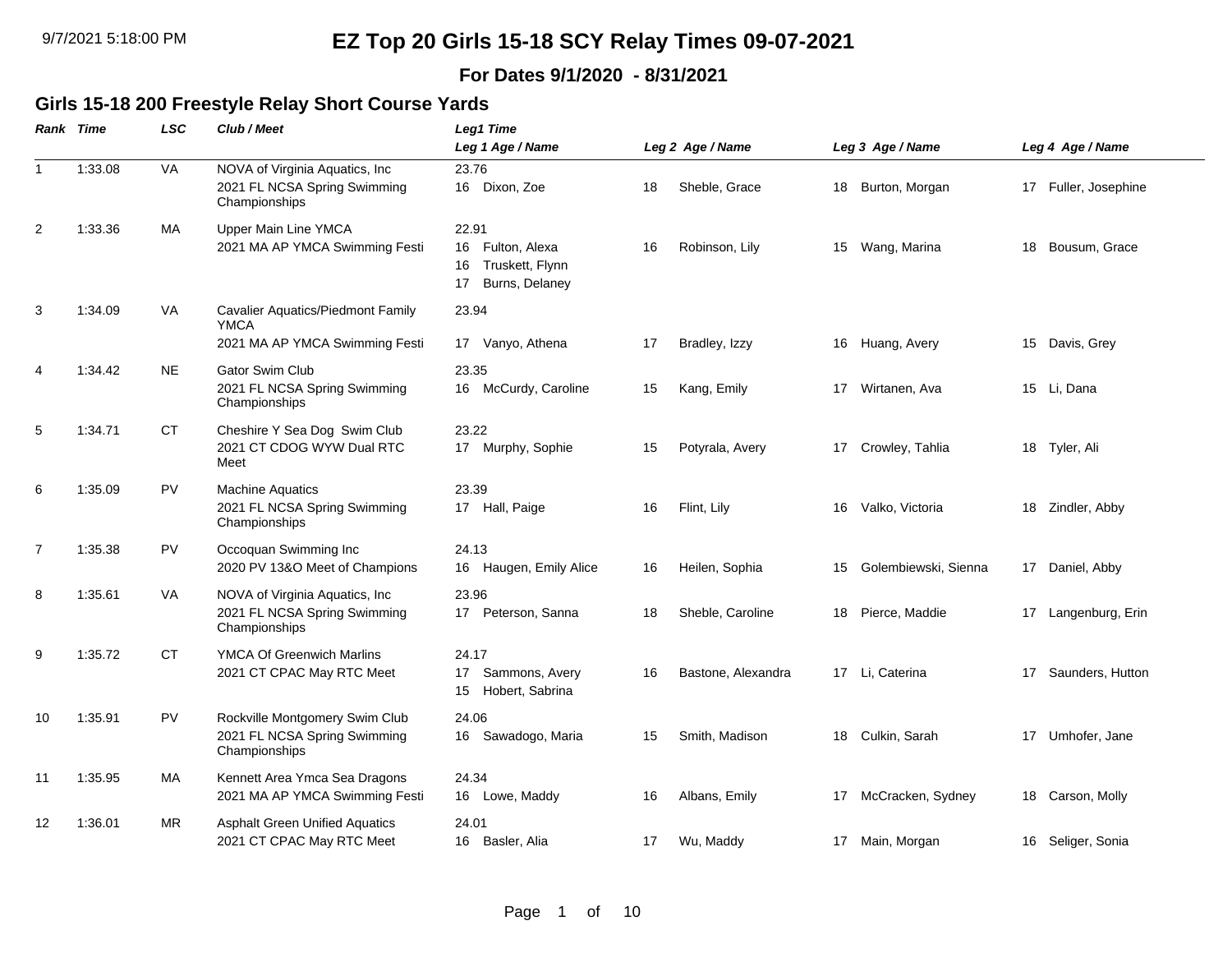| 13 | 1:36.15 | MA        | Suburban Seahawks Club<br>2021 MA Swimming Senior SC Cha                    | 24.30<br>Eruslanova, Katya<br>16 | 17 | Kolessar, Ashley | 16 | Debaecke, Sydney | 15 | Mullins, Lainey  |
|----|---------|-----------|-----------------------------------------------------------------------------|----------------------------------|----|------------------|----|------------------|----|------------------|
| 14 | 1:36.20 | <b>MR</b> | Long Island Aquatic Club<br>2021 FL NCSA Spring Swimming<br>Championships   | 23.32<br>Cash, Joanie<br>17      | 15 | Connor, Madison  | 16 | Kennedy, Kiki    | 17 | Saliou, Julienne |
| 15 | 1:37.02 | MD        | Naval Academy Aquatic Club<br>2021 FL NCSA Spring Swimming<br>Championships | 24.71<br>16<br>Martin, Amber     | 17 | Martin, Ella     | 17 | Deitch, Caitlin  | 15 | Buchanan, Anita  |
| 16 | 1:37.06 | <b>CT</b> | <b>Laurel East Hartford YMCA</b><br>2021 CT FVYT vs LEHY Dual RTC<br>Meet   | 24.83<br>Paluska, Annika<br>15   | 16 | Depinto, Alanna  | 15 | Kudlac, Riley    | 15 | Kudlac, Avery    |
| 17 | 1:37.22 | MA        | Phoenixville YMCA<br>2021 MA AP YMCA Swimming Festi                         | 23.39<br>Mostek, Anya<br>17      | 16 | Zelinske, Lauren | 15 | Padilla, Kenzie  | 16 | Dagg, Kiersten   |
| 18 | 1:37.40 | <b>NJ</b> | Life Time Metro<br>2021 NJ LIFE LifeTime Metro<br>Championships             | Jeng, Flora<br>16                | 18 | Arturi, Arianna  | 16 | Wang, Emily      | 16 | Webber, Molly    |
| 19 | 1:37.41 | <b>MA</b> | <b>WCAY Marlins</b><br>2021 MA AP YMCA Swimming Festi                       | 24.19<br>Simpson, Katie<br>17    | 17 | Kelly, Rylee     | 16 | Littler, Alicia  | 17 | King, Hannah     |
| 20 | 1:37.47 | MA        | South Jersey Aquatic Club<br>2021 MA Swimming Senior SC Cha                 | 24.25<br>McHale, Alyssa<br>16    | 17 | Roma, Isabella   | 15 | O'Day, Heather   | 17 | Palmer, Lydia    |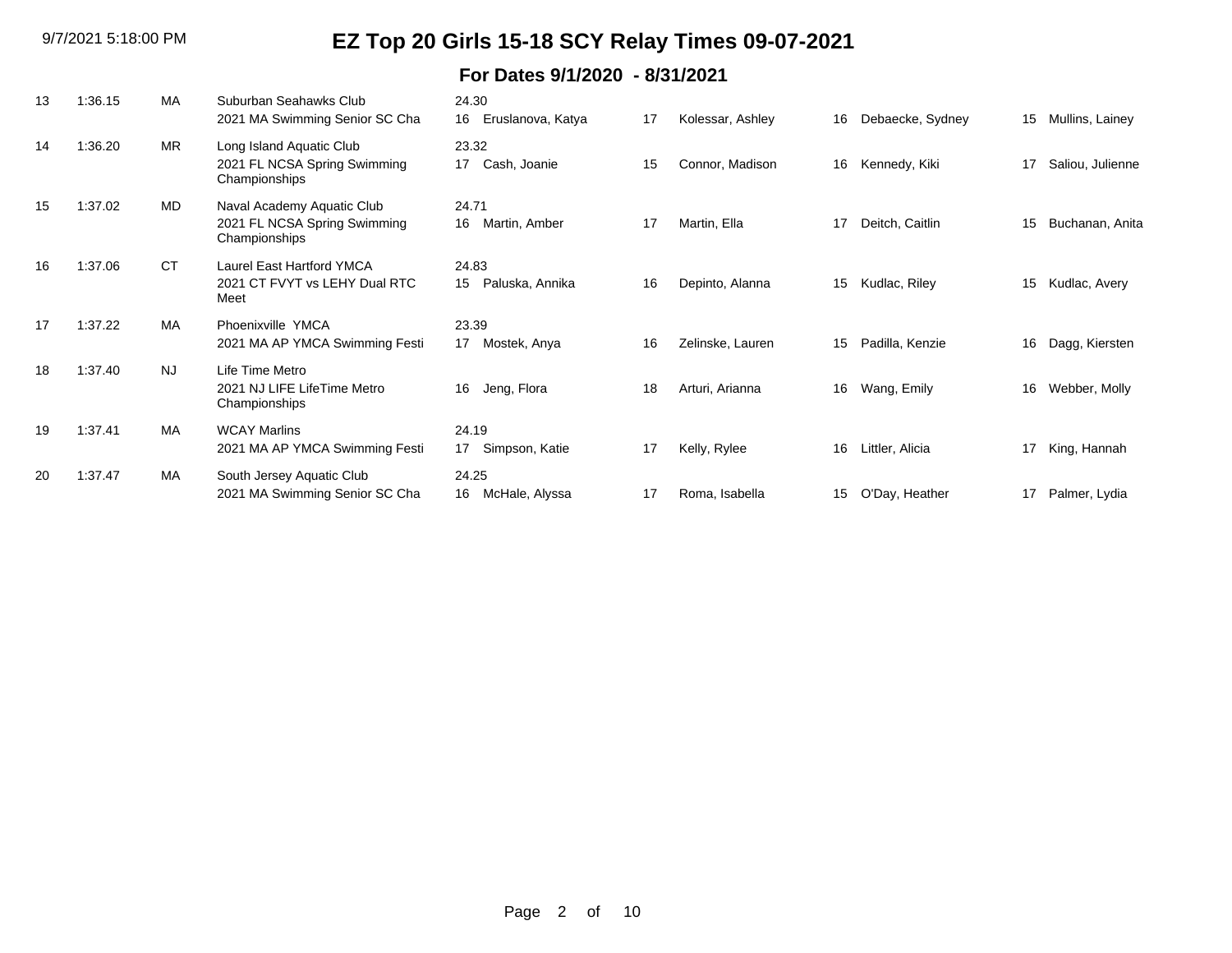### **For Dates 9/1/2020 - 8/31/2021**

### **Girls 15-18 400 Freestyle Relay Short Course Yards**

|                | <b>Rank Time</b> | LSC       | Club / Meet                                                                               | Leg1 Time                                              |    |                    |    |                  |    |                      |
|----------------|------------------|-----------|-------------------------------------------------------------------------------------------|--------------------------------------------------------|----|--------------------|----|------------------|----|----------------------|
|                |                  |           |                                                                                           | Leg 1 Age / Name                                       |    | Leg 2 Age / Name   |    | Leg 3 Age / Name |    | Leg 4 Age / Name     |
| $\mathbf{1}$   | 3:20.80          | VA        | NOVA of Virginia Aquatics, Inc<br>2021 FL NCSA Spring Swimming<br>Championships           | 50.65<br>18 Sheble, Grace                              | 16 | Dixon, Zoe         | 18 | Sheble, Caroline |    | 17 Fuller, Josephine |
| 2              | 3:25.70          | <b>PV</b> | <b>Machine Aquatics</b><br>2021 FL NCSA Spring Swimming<br>Championships                  | 50.43<br>17 Hall, Paige                                | 16 | Flint, Lily        | 16 | Valko, Victoria  | 18 | Radle, Sarah         |
| 3              | 3:26.48          | <b>NE</b> | <b>Gator Swim Club</b><br>2021 FL NCSA Spring Swimming<br>Championships                   | 50.82<br>16 McCurdy, Caroline                          | 17 | Nalen, Ainsley     | 17 | Wirtanen, Ava    |    | 15 Li, Dana          |
| 4              | 3:26.51          | VA        | <b>Cavalier Aquatics/Piedmont Family</b><br><b>YMCA</b><br>2021 MA AP YMCA Swimming Festi | 50.14<br>Davis, Grey<br>15                             | 17 | Bradley, Izzy      | 17 | Burr, Kathryn    |    | 17 Vanyo, Athena     |
| 5              | 3:27.06          | CT        | Cheshire Y Sea Dog Swim Club<br>2021 CT CDOG WYW Dual RTC<br>Meet                         | 50.23<br>17 Murphy, Sophie                             | 17 | Mudry, Vivian      | 16 | Snow, Julia      |    | 18 Tyler, Ali        |
| 6              | 3:28.58          | VA        | NOVA of Virginia Aquatics, Inc.<br>2021 FL NCSA Spring Swimming<br>Championships          | 52.26<br>17 Peterson, Sanna                            | 18 | Burton, Morgan     | 16 | Dafoe, Claire    | 18 | Pierce, Maddie       |
| $\overline{7}$ | 3:28.64          | CT        | <b>YMCA Of Greenwich Marlins</b><br>2021 CT CPAC May RTC Meet                             | 53.21<br>Sammons, Avery<br>17<br>Hobert, Sabrina<br>15 | 16 | Bastone, Alexandra |    | 17 Li, Caterina  | 17 | Saunders, Hutton     |
| 8              | 3:28.71          | MR.       | Long Island Aquatic Club<br>2021 FL NCSA Spring Swimming<br>Championships                 | 52.30<br>Connor, Madison<br>15                         | 16 | Kennedy, Kiki      | 15 | Ye, Bridget      |    | 17 Cash, Joanie      |
| 9              | 3:29.11          | СT        | Chelsea Piers Aquatic Club<br>2021 CT CPAC May RTC Meet                                   | 52.85<br>16 Liu, Victoria                              | 18 | Luecke, Kendall    | 17 | Jones, Eason     | 16 | Geelen, Lente        |
| 10             | 3:29.58          | MA        | Phoenixville YMCA<br>2021 MA AP YMCA Swimming Festi                                       | 50.55<br>17 Mostek, Anya                               | 16 | Dagg, Kiersten     | 16 | Zelinske, Lauren | 15 | Padilla, Kenzie      |
| 11             | 3:30.37          | <b>MR</b> | <b>Asphalt Green Unified Aquatics</b><br>2021 CT CPAC May RTC Meet                        | 52.42<br>17 Wu, Maddy                                  | 16 | Roebuck, Carter    | 16 | Seliger, Sonia   |    | 17 Main, Morgan      |
| 12             | 3:31.10          | СT        | Chelsea Piers Aquatic Club<br>2021 CT CPAC May RTC Meet                                   | 53.03<br>17 Boeckman, Anna                             | 15 | Gjervold, Anna     | 18 | Haley, Maddie    | 17 | Dolce, Kelly         |
| 13             | 3:31.47          | <b>MR</b> | Badger Swim Club, Inc.<br>2021 MR BAD January 30th Time<br>Trial                          | 52.01<br>17 Chong, Vanessa                             | 17 | Collmar, Yilinna   |    | 17 Jiang, Joy    | 16 | Shimizu-Bowers, Hana |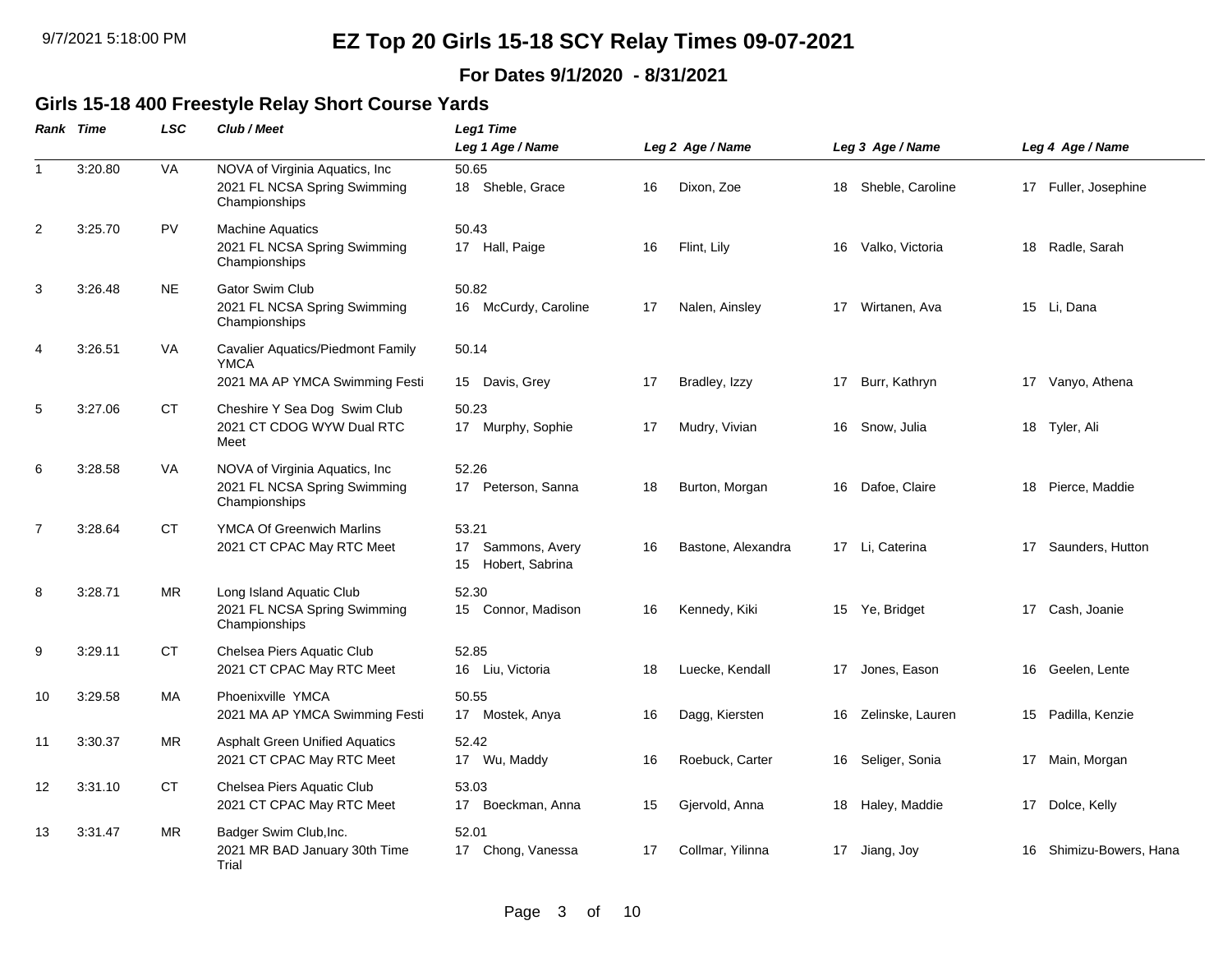| 14 | 3:31.86 | MA        | <b>Reading YMCA</b><br>2021 MA AP YMCA Swimming Festi                           | 53.67<br>18<br>Bradburn, Amalia | 17 | Kahn, Ella           | 15 | Ramsey, Lauren  | 16 | Gring, Sydney       |
|----|---------|-----------|---------------------------------------------------------------------------------|---------------------------------|----|----------------------|----|-----------------|----|---------------------|
| 15 | 3:32.40 | <b>PV</b> | Rockville Montgomery Swim Club<br>2021 FL NCSA Spring Swimming<br>Championships | 54.54<br>16<br>Sawadogo, Maria  | 17 | Umhofer, Jane        | 18 | Culkin, Sarah   | 17 | Carr, Abby          |
| 16 | 3:33.34 | <b>NI</b> | <b>STAR Swimming</b><br>2021 NI STAR Spring Invite                              | 54.44<br>17<br>Blake, Emily     | 16 | Killion, Natalie     | 15 | Griffin, Zoey   | 18 | Bashor, Allie       |
| 17 | 3:33.42 | <b>MA</b> | <b>WCAY Marlins</b><br>2021 MA AP YMCA Swimming Festi                           | 55.28<br>King, Hannah<br>17     | 17 | Kelly, Rylee         | 16 | Littler, Alicia | 17 | Simpson, Katie      |
| 18 | 3:33.57 | MD        | Naval Academy Aquatic Club<br>2021 FL NCSA Spring Swimming<br>Championships     | 53.31<br>17<br>Martin, Ella     | 18 | Krall, Evie          | 17 | Atkins, Sydney  | 15 | Buchanan, Anita     |
| 19 | 3:33.82 | <b>PV</b> | Occoquan Swimming Inc<br>2020 PV 13&O Meet of Champions                         | 52.25<br>17<br>Daniel, Abby     | 15 | Golembiewski, Sienna | 15 | Martel, Alyssa  | 16 | Haugen, Emily Alice |
| 20 | 3:33.93 | PV        | <b>Machine Aquatics</b><br>2021 FL NCSA Spring Swimming<br>Championships        | 52.97<br>18<br>Webb, Laila      | 17 | Booher, Elena        | 17 | Craven, Megan   | 16 | Brown, Sophia       |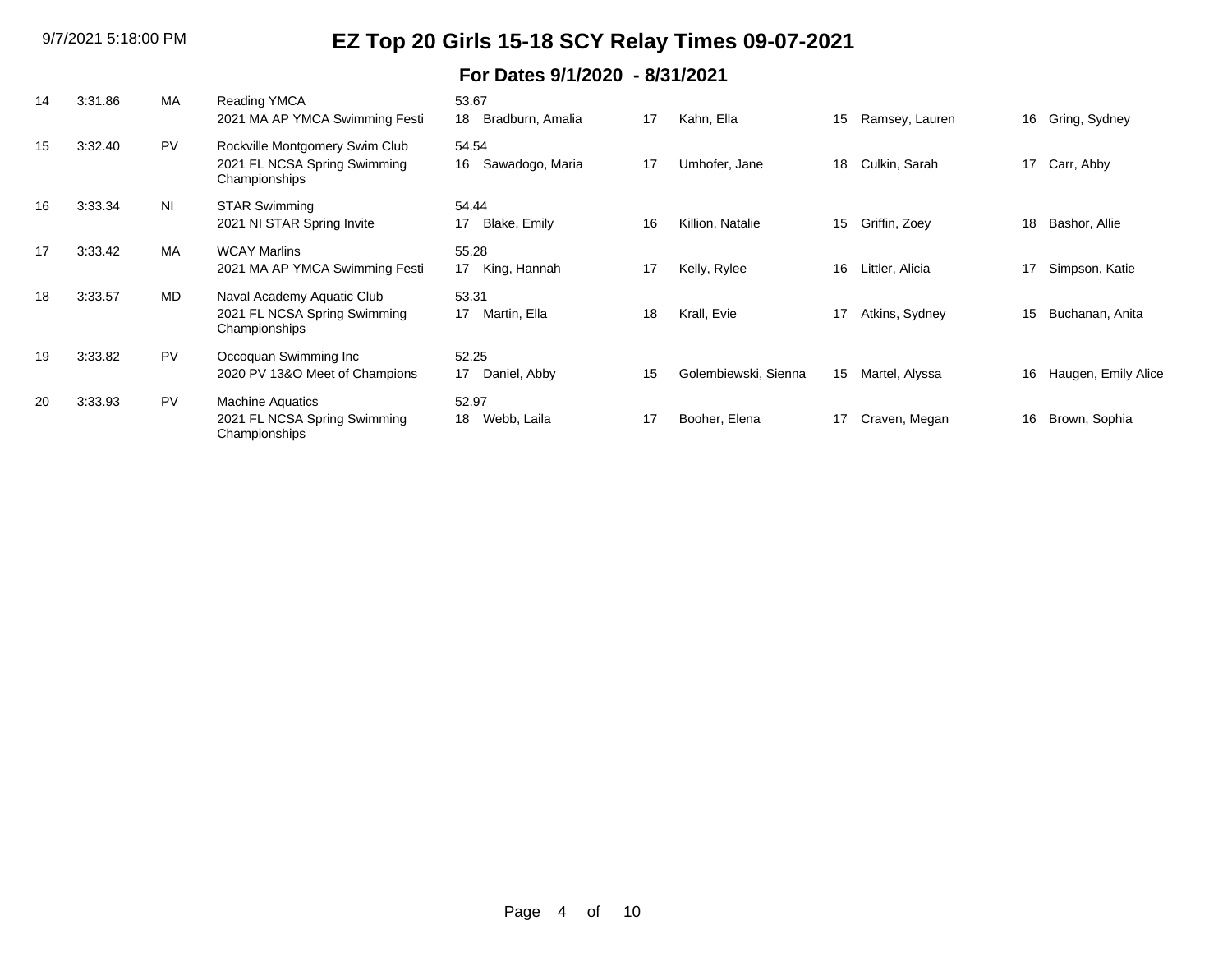### **For Dates 9/1/2020 - 8/31/2021**

#### **Girls 15-18 800 Freestyle Relay Short Course Yards**

|                | <b>Rank Time</b> | LSC       | Club / Meet                                                                               | Leg1 Time<br>Leg 1 Age / Name      |    | Leg 2 Age / Name  |    | Leg 3 Age / Name  |    | Leg 4 Age / Name      |
|----------------|------------------|-----------|-------------------------------------------------------------------------------------------|------------------------------------|----|-------------------|----|-------------------|----|-----------------------|
| $\mathbf{1}$   | 7:08.94          | PV        | Nation's Capital Swim Club<br>2020 PV NCAP Winter Intrasquad                              | 1:48.79<br>16 Duncan, Sophie       | 16 | Spink, Camille    |    | 16 Wall, Tatum    |    | 16 Gemmell, Erin      |
| 2              | 7:16.45          | VA        | NOVA of Virginia Aquatics, Inc.<br>2021 FL NCSA Spring Swimming<br>Championships          | 1:49.91<br>Sheble, Caroline<br>18  | 17 | Fuller, Josephine | 16 | Dixon, Zoe        | 18 | Sheble, Grace         |
| 3              | 7:22.40          | MR        | <b>BGC-N. Westchester Marlins</b><br>2021 MR BGNW Winter Senior<br>Championship           | 1:48.55<br>Johnston, Sabrina<br>16 | 15 | Walker, Lucy      | 17 | Sohn, Sora        | 16 | Guzzino, Mary Grace   |
| 4              | 7:22.91          | VA        | NOVA of Virginia Aquatics, Inc.<br>2021 FL NCSA Spring Swimming<br>Championships          | 1:48.68<br>17 Peterson, Sanna      | 18 | Burton, Morgan    | 16 | Dafoe, Claire     | 17 | Langenburg, Erin      |
| 5              | 7:29.13          | <b>PV</b> | <b>Machine Aquatics</b><br>2021 FL NCSA Spring Swimming<br>Championships                  | 1:48.34<br>17 Hall, Paige          | 16 | Flickinger, Emma  | 17 | Galbraith, Darby  | 18 | Radle, Sarah          |
| 6              | 7:29.38          | <b>PV</b> | Rockville Montgomery Swim Club<br>2021 FL NCSA Spring Swimming<br>Championships           | 1:53.77<br>16 Sebring, Carly       | 15 | Smith, Madison    | 15 | Eliason, Sarah    |    | 17 Carr, Abby         |
| $\overline{7}$ | 7:30.62          | <b>NE</b> | <b>Gator Swim Club</b><br>2021 FL NCSA Spring Swimming<br>Championships                   | 1:50.83<br>16 McCurdy, Caroline    | 15 | Li, Dana          | 17 | Nalen, Ainsley    |    | 17 Maguire, Abby      |
| 8              | 7:36.23          | MA        | Phoenixville YMCA<br>2021 MA AP YMCA Swimming Festi                                       | 1:50.50<br>17 Mostek, Anya         | 16 | Dagg, Kiersten    | 15 | Padilla, Kenzie   | 16 | Zelinske, Lauren      |
| 9              | 7:38.57          | VA        | <b>Cavalier Aquatics/Piedmont Family</b><br><b>YMCA</b><br>2021 MA AP YMCA Swimming Festi | 1:51.07<br>15 Davis, Grey          | 15 | Addison, Julie    | 17 | Burr, Kathryn     |    | 17 Vanyo, Athena      |
| 10             | 7:39.43          | <b>MD</b> | Naval Academy Aquatic Club<br>2021 FL NCSA Spring Swimming<br>Championships               | 1:53.51<br>Buchanan, Anita<br>15   | 17 | Atkins, Sydney    | 17 | Deitch, Caitlin   | 18 | Krall, Evie           |
| 11             | 7:41.99          | MA        | <b>Reading YMCA</b><br>2021 MA AP YMCA Swimming Festi                                     | 1:54.69<br>Bradburn, Amalia<br>18  | 15 | Ramsey, Lauren    | 17 | Kahn, Ella        | 16 | Gring, Sydney         |
| 12             | 7:44.11          | <b>PV</b> | All Star Aquatics<br>2021 FL NCSA Spring Swimming<br>Championships                        | 1:52.45<br>16 West, Lauren         | 16 | Yang, Georgia     | 16 | Noll, Emily       | 16 | Hofmann, Caitlin      |
| 13             | 7:46.32          | СT        | <b>YMCA Of Greenwich Marlins</b><br>2020 CT GRYM III RTC                                  | 1:54.05<br>17 Michalik, Claire     | 16 | Saunders, Hutton  |    | 17 Sammons, Avery |    | 15 Bastone, Alexandra |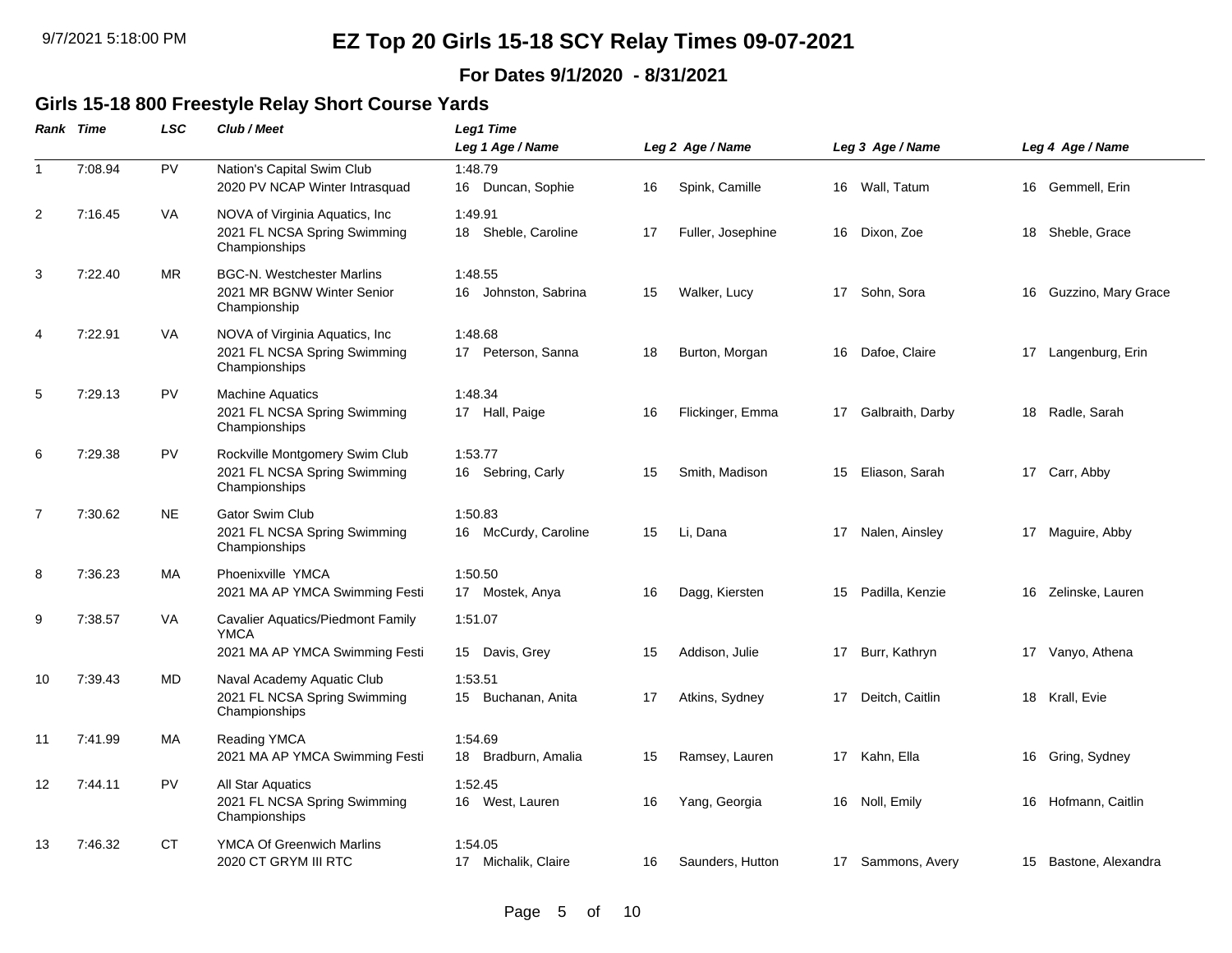| 14  | 7:46.43 | <b>PV</b> | <b>Machine Aquatics</b><br>2021 FL NCSA Spring Swimming<br>Championships    | 1:52.98<br>16<br>Brown, Sophia   | 17 | Schaefer, Amelia   | 16 | Valko, Victoria | 16 | Carmen, Hannah          |
|-----|---------|-----------|-----------------------------------------------------------------------------|----------------------------------|----|--------------------|----|-----------------|----|-------------------------|
| 15  | 7:47.37 | <b>CT</b> | Weston Swimming Inc.<br>2021 FL All-American Championship                   | 1:58.09<br>18 Gary, Bella        | 17 | Franco, Katie      | 16 | Bradley, Ally   | 15 | Daignault, Andie        |
| 16  | 7:48.53 | MA        | <b>WCAY Marlins</b><br>2021 MA AP YMCA Swimming Festi                       | 1:58.05<br>Simpson, Katie<br>17  | 17 | King, Hannah       | 17 | Kelly, Rylee    | 16 | Littler, Alicia         |
| 17  | 7:51.07 | AD.       | Schenectady-Saratoga Swim Club<br>2021 FL All-American Championship         | 1:56.23<br>16 Frame, Ally        | 17 | McLaughlin, Brenna | 15 | Hart, Jenna     | 15 | Amedio, Mea             |
| 18  | 7:51.08 | <b>NE</b> | <b>Gator Swim Club</b><br>2021 FL NCSA Spring Swimming<br>Championships     | 1:56.50<br>18<br>Hagberg, Sammy  | 17 | Wirtanen, Ava      | 17 | Perkins, Hannah | 15 | Kang, Emily             |
| 19  | 7:52.55 | <b>CT</b> | Cheshire Y Sea Dog Swim Club<br>2021 CT CDOG WYW Dual RTC<br>Meet           | 1:56.98<br>Tiernan, Meghan<br>15 | 16 | Snow, Julia        | 17 | McCue, Kylie    | 15 | Richardson, Elise       |
| -20 | 7:55.77 | MD        | Naval Academy Aquatic Club<br>2021 FL NCSA Spring Swimming<br>Championships | 1:56.68<br>18<br>Cline, Jessie   | 16 | Frick, Olivia      | 16 | Zaidi, Alexia   | 16 | Kulynych-Irvin, Storrie |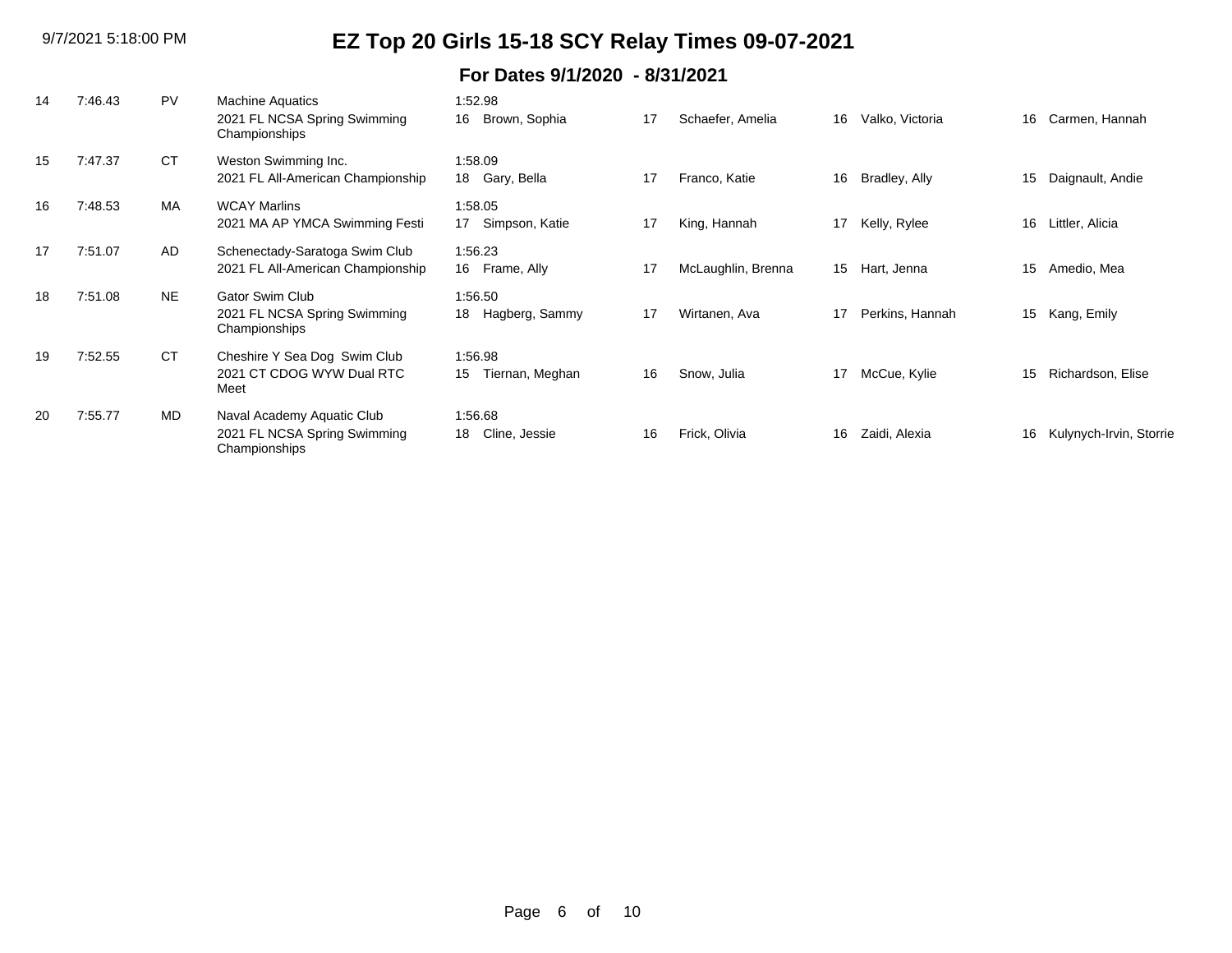### **For Dates 9/1/2020 - 8/31/2021**

### **Girls 15-18 200 Medley Relay Short Course Yards**

|                | Rank Time | LSC       | Club / Meet                                                                     | Leg1 Time                                               |     |                     |    |                     |    |                      |
|----------------|-----------|-----------|---------------------------------------------------------------------------------|---------------------------------------------------------|-----|---------------------|----|---------------------|----|----------------------|
|                |           |           |                                                                                 | Leg 1 Age / Name                                        |     | Leg 2 Age / Name    |    | Leg 3 Age / Name    |    | Leg 4 Age / Name     |
| $\mathbf{1}$   | 1:40.51   | VA        | NOVA of Virginia Aquatics, Inc<br>2021 FL NCSA Spring Swimming<br>Championships | 25.23<br>16 Dixon, Zoe                                  | 18  | Sheble, Grace       | 18 | Sheble, Caroline    |    | 17 Fuller, Josephine |
| 2              | 1:42.39   | <b>VA</b> | Cavalier Aquatics/Piedmont Family<br><b>YMCA</b>                                | 25.67                                                   |     |                     |    |                     |    |                      |
|                |           |           | 2021 MA AP YMCA Swimming Festi                                                  | 17 Bradley, Izzy                                        | 17  | Bendall, Elisabeth  |    | 17 Vanyo, Athena    |    | 15 Davis, Grey       |
| 3              | 1:42.84   | <b>PV</b> | Rockville Montgomery Swim Club<br>2021 FL NCSA Spring Swimming<br>Championships | 25.75<br>17 Carr, Abby                                  | 17  | Bingley, Hanna      | 18 | Culkin, Sarah       | 16 | Sebring, Carly       |
| $\overline{4}$ | 1:44.02   | <b>PV</b> | <b>Machine Aquatics</b><br>2021 FL NCSA Spring Swimming<br>Championships        | 25.66<br>17 Hall, Paige                                 | 18  | Zindler, Abby       | 17 | Galbraith, Darby    |    | 16 Flint, Lily       |
| 5              | 1:44.15   | <b>MR</b> | Long Island Aquatic Club<br>2021 FL NCSA Spring Swimming<br>Championships       | 25.61<br>16 Kennedy, Kiki                               | 15  | Ye, Bridget         | 17 | Cash, Joanie        | 15 | Connor, Madison      |
| 6              | 1:44.26   | СT        | Chelsea Piers Aquatic Club<br>2021 CT CPAC May RTC Meet                         | 26.10<br>18 Haley, Maddie                               | 17  | Holmes, Kaitlyn     | 16 | Haley, Kelci        | 17 | Dolce, Kelly         |
| $\overline{7}$ | 1:44.51   | MA        | Upper Main Line YMCA<br>2021 MA AP YMCA Swimming Festi                          | 26.46<br>17<br>Pappas, Erini<br>Laganelli, Audrey<br>15 | 15  | Tegler, Taiylor     | 18 | Bousum, Grace       | 16 | Fulton, Alexa        |
| 8              | 1:44.72   | VA        | NOVA of Virginia Aquatics, Inc<br>2021 FL NCSA Spring Swimming<br>Championships | 26.18<br>18 Pierce, Maddie                              | 17  | Wishnack, Charlotte |    | 17 Langenburg, Erin | 18 | Burton, Morgan       |
| 9              | 1:44.74   | <b>CT</b> | Cheshire Y Sea Dog Swim Club<br>2021 CT CDOG WYW Dual RTC<br>Meet               | 27.30<br>17 Crowley, Tahlia                             | 17  | Mudry, Vivian       | 18 | Tyler, Ali          |    | 17 Murphy, Sophie    |
| 10             | 1:46.38   | <b>NJ</b> | Life Time Metro<br>2021 NJ LIFE LifeTime Metro<br>Championships                 | 27.00<br>16 Wang, Emily                                 | 16  | Knoller, Maya Lily  |    | 16 Webber, Molly    |    | 16 Jeng, Flora       |
| 11             | 1:46.59   | MA        | Kennett Area Ymca Sea Dragons<br>2021 MA AP YMCA Swimming Festi                 | 26.30<br>18 Carson, Molly                               | 17  | McCracken, Sydney   |    | 18 Jackson, Sara    |    | 16 Albans, Emily     |
| 12             | 1:46.74   | MA        | Suburban Seahawks Club<br>2021 MA Swimming Senior SC Cha                        | 26.61<br>Undercofler, Gemma<br>15                       | -17 | Kolessar, Ashley    | 15 | Mullins, Lainey     | 16 | Feuzeu Mekoue, Kelly |
| 13             | 1:47.02   | MA        | Phoenixville YMCA<br>2021 MA AP YMCA Swimming Festi                             | 27.37<br>16 Zelinske, Lauren                            | 17  | Mostek, Anya        | 15 | Padilla, Kenzie     |    | 16 Dagg, Kiersten    |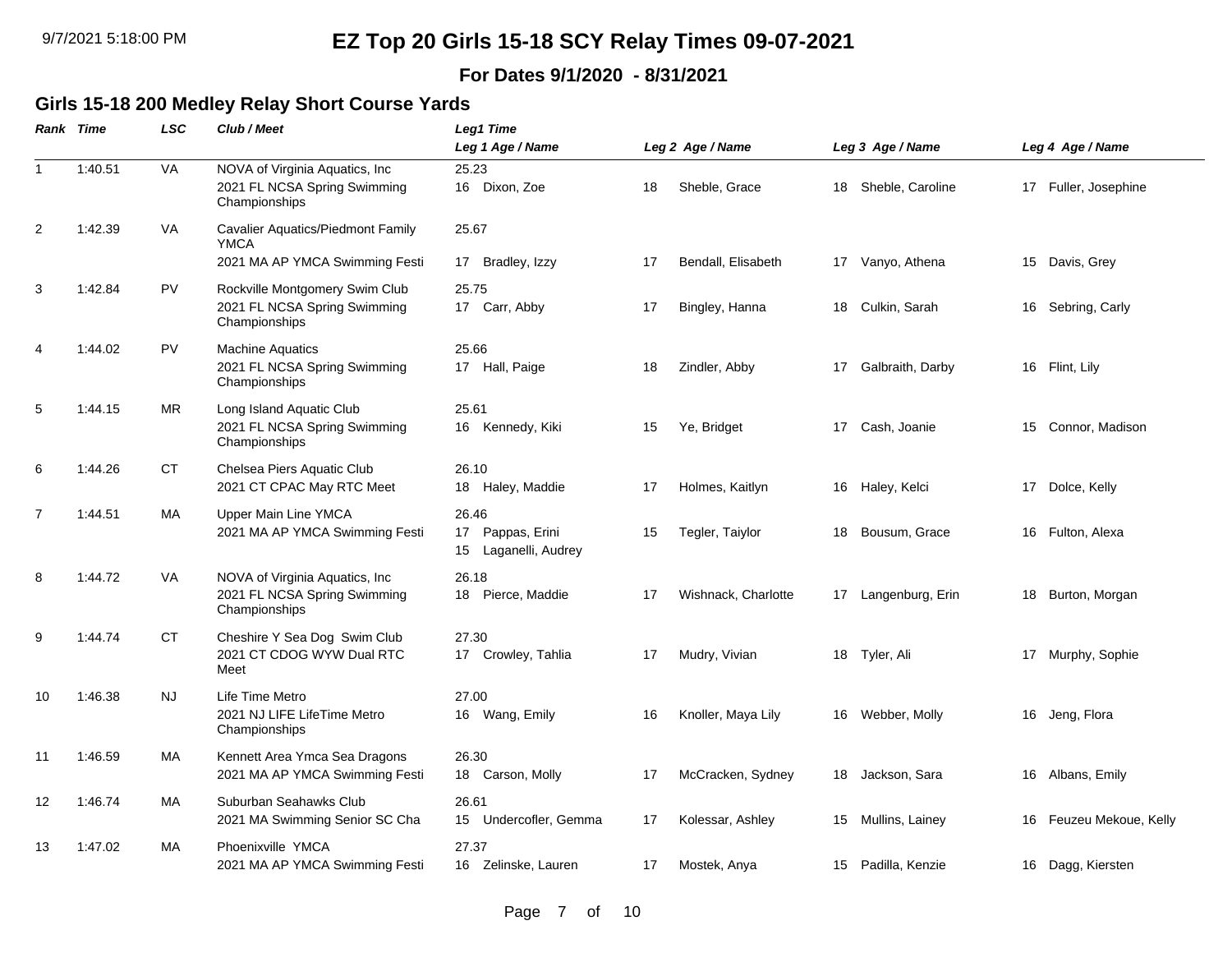| 14 | 1:47.07 | MA             | Five Star Swim Club<br>2021 MA FSSC March Open                            | 27.68<br>Raasch, Karli<br>17    | 18 | Pyott, Olivia       | 16               | Stramara, Gabby   | 17 | Miller, Izzy     |
|----|---------|----------------|---------------------------------------------------------------------------|---------------------------------|----|---------------------|------------------|-------------------|----|------------------|
| 15 | 1:47.09 | <b>MR</b>      | <b>Asphalt Green Unified Aquatics</b><br>2021 CT CPAC May RTC Meet        | 26.45<br>Wu, Maddy<br>17        | 18 | Chukwulozie, Stella | 17               | Leonard, Penelope | 16 | Seliger, Sonia   |
| 16 | 1:47.26 | <b>CT</b>      | Chelsea Piers Aquatic Club<br>2021 CT CPAC May RTC Meet                   | 27.55<br>Cassone, Julia<br>16   | 17 | Boeckman, Anna      | 17               | Jones, Eason      | 16 | Geelen, Lente    |
| 16 | 1:47.26 | <b>CT</b>      | Weston Swimming Inc.<br>2021 FL All-American Championship                 | 26.70<br>Daignault, Andie<br>15 | 18 | Gary, Bella         | 16               | Bradley, Ally     | 17 | Franco, Katie    |
| 18 | 1:47.64 | MA             | South Jersey Aquatic Club<br>2021 MA Swimming Senior SC Cha               | 28.08<br>Fekete, Em<br>15       | 17 | Roma, Isabella      | 16               | McHale, Alyssa    | 17 | Palmer, Lydia    |
| 19 | 1:47.77 | N <sub>1</sub> | <b>STAR Swimming</b><br>2021 NI STAR Spring Invite                        | 26.97<br>Griffin, Zoey<br>15    | 17 | Humby, Jess         | 18               | Bashor, Allie     | 16 | Killion, Natalie |
| 20 | 1:47.79 | <b>MR</b>      | Long Island Aquatic Club<br>2021 FL NCSA Spring Swimming<br>Championships | 26.83<br>Simons, Kailey<br>15   | 15 | Montefusco, Kathryn | 15 <sup>15</sup> | Yee, Katie        | 17 | Saliou, Julienne |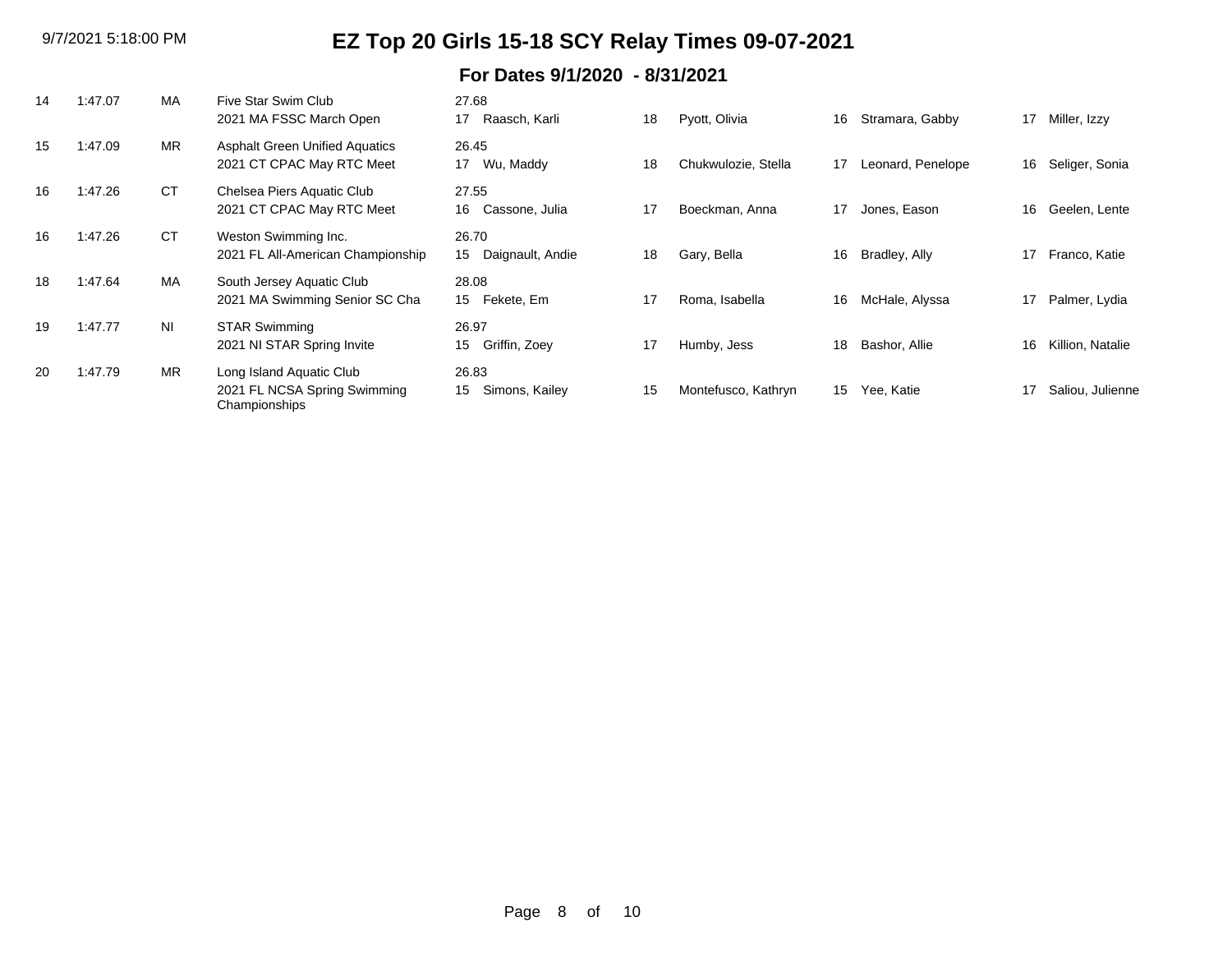### **For Dates 9/1/2020 - 8/31/2021**

#### **Girls 15-18 400 Medley Relay Short Course Yards**

|                | Rank Time | <b>LSC</b> | Club / Meet                                                                      | Leg1 Time                     |    |                     |    |                  |    |                    |
|----------------|-----------|------------|----------------------------------------------------------------------------------|-------------------------------|----|---------------------|----|------------------|----|--------------------|
|                |           |            |                                                                                  | Leg 1 Age / Name              |    | Leg 2 Age / Name    |    | Leg 3 Age / Name |    | Leg 4 Age / Name   |
| $\mathbf{1}$   | 3:37.99   | VA         | NOVA of Virginia Aquatics, Inc<br>2021 FL NCSA Spring Swimming<br>Championships  | 53.36<br>17 Fuller, Josephine | 18 | Sheble, Grace       | 16 | Dixon, Zoe       | 18 | Sheble, Caroline   |
| $\overline{2}$ | 3:42.34   | VA         | Cavalier Aquatics/Piedmont Family<br><b>YMCA</b>                                 | 54.52                         |    |                     |    |                  |    |                    |
|                |           |            | 2021 MA AP YMCA Swimming Festi                                                   | Bradley, Izzy<br>17           | 17 | Fitzpatrick, Lilly  | 17 | Vanyo, Athena    | 15 | Davis, Grey        |
| 3              | 3:45.46   | <b>MR</b>  | Long Island Aquatic Club<br>2021 FL NCSA Spring Swimming<br>Championships        | 55.98<br>16 Kennedy, Kiki     | 15 | Ye, Bridget         |    | 17 Cash, Joanie  |    | 15 Connor, Madison |
| 4              | 3:45.81   | CT         | Cheshire Y Sea Dog Swim Club<br>2021 CT CDOG WYW Dual RTC<br>Meet                | 53.22<br>18 Tyler, Ali        | 17 | Mudry, Vivian       | 15 | Tyler, Julianna  |    | 17 Murphy, Sophie  |
| 5              | 3:46.47   | <b>PV</b>  | Rockville Montgomery Swim Club<br>2021 FL NCSA Spring Swimming<br>Championships  | 55.56<br>17 Carr, Abby        | 17 | Bingley, Hanna      | 18 | Culkin, Sarah    | 16 | Sebring, Carly     |
| 6              | 3:46.82   | <b>PV</b>  | <b>Machine Aquatics</b><br>2021 FL NCSA Spring Swimming<br>Championships         | 54.37<br>17 Hall, Paige       | 18 | Zindler, Abby       | 18 | Johnson, Jj      | 18 | Radle, Sarah       |
| $\overline{7}$ | 3:47.34   | VA         | NOVA of Virginia Aquatics, Inc.<br>2021 FL NCSA Spring Swimming<br>Championships | 56.09<br>18 Pierce, Maddie    | 17 | Wishnack, Charlotte | 17 | Langenburg, Erin | 18 | Burton, Morgan     |
| 8              | 3:48.71   | MA         | Phoenixville YMCA<br>2021 MA AP YMCA Swimming Festi                              | 57.62<br>16 Zelinske, Lauren  | 17 | Mostek, Anya        | 15 | Padilla, Kenzie  |    | 16 Dagg, Kiersten  |
| 9              | 3:48.85   | <b>CT</b>  | Chelsea Piers Aquatic Club<br>2021 CT CPAC May RTC Meet                          | 55.79<br>16<br>Geelen, Lente  | 17 | Holmes, Kaitlyn     | 16 | Haley, Kelci     | 17 | Dolce, Kelly       |
| 10             | 3:49.58   | <b>NE</b>  | <b>SOLO Aquatics</b><br>2021 NE SOLO CL Welcome Home I                           | 57.14<br>18 Lord, Reagan      | 17 | Spencer, Paige      | 16 | Boemer, Anna     | 16 | Kang, Sydney       |
| 11             | 3:50.37   | VA         | Rappahannock Area YMCA Swim<br>Team, Inc                                         | 58.43                         |    |                     |    |                  |    |                    |
|                |           |            | 2021 FL NCSA Spring Swimming<br>Championships                                    | 18 Kapp, Jenna                | 18 | Brooks, Kinsey      | 16 | Wang, Ashley     | 16 | Clements, Carlie   |
| 12             | 3:50.47   | MA         | Upper Main Line YMCA                                                             | 57.02                         |    |                     |    |                  |    |                    |
|                |           |            | 2021 MA AP YMCA Swimming Festi                                                   | 17 Howard, Tori               | 15 | Tegler, Taiylor     | 18 | Bousum, Grace    |    | 16 Fulton, Alexa   |